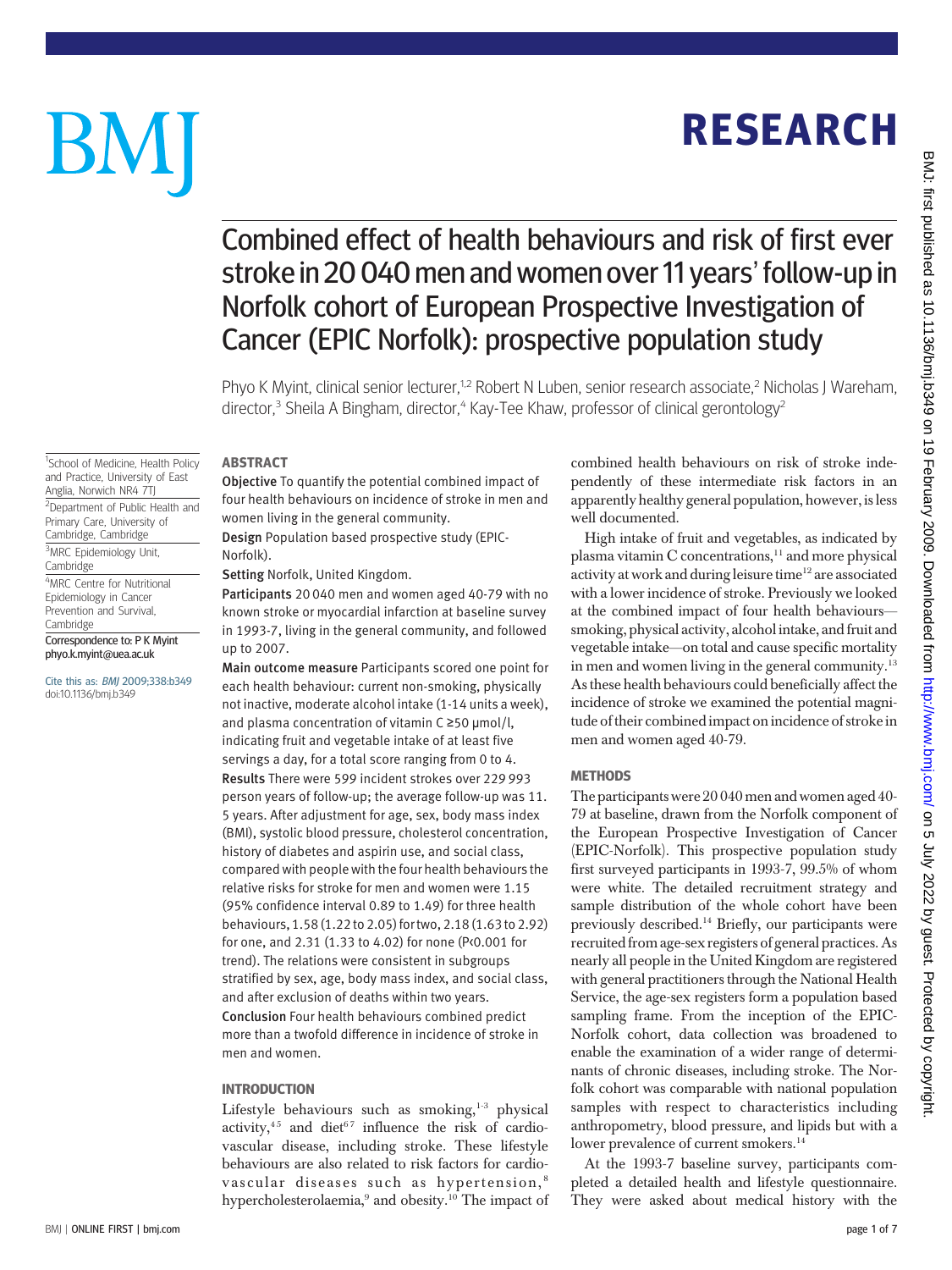question "Has a doctor ever told you that you have any of the following?" followed by a list of conditions that included heart attack, stroke, diabetes, and cancer. Smoking history was derived from yes/no responses to the questions "Have you ever smoked as much as one cigarette a day for as long as a year?" and "Do you smoke cigarettes now?" Alcohol consumption was derived from the question "How many alcoholic drinks do you have each week?" with four separate categories of drinks. A unit of alcohol (about 8 g) was defined as a

Table 1 | Distribution of variables in 20 040 men and women aged 40-79 without known stroke and myocardial infarction in EPIC-Norfolk at baseline, 1993-7, and incidence of stroke after follow-up to 2007 (average 11.5 years). Figures are mean (SD) for continuous variables and numbers (percentage) for categorical variables

| Variable                           | Men (n=8967) | Women (n=11 073) | P value |  |
|------------------------------------|--------------|------------------|---------|--|
| Age (years)                        | 58.6 (9.2)   | 58.0 (9.2)       | 0.001   |  |
| BMI $(kg/m2)$                      | 26.4(3.2)    | 26.1(4.2)        | 0.001   |  |
| <b>BMI</b> category:               |              |                  |         |  |
| $\langle 25$                       | 3036 (33.9)  | 5060 (45.7)      |         |  |
| 25-30                              | 4820 (53.8)  | 4271 (38.6)      | 0.001   |  |
| 230                                | 1111 (12.4)  | 1742 (15.7)      |         |  |
| Systolic blood pressure (mm Hg)    | 137 (17)     | 133 (19)         | 0.001   |  |
| Cholesterol concentration (mmol/l) | 6.0(1.1)     | 6.3(1.2)         | 0.001   |  |
| Diabetes mellitus (yes)            | 239 (2.7)    | 149(1.3)         | 0.001   |  |
| Aspirin user (yes)                 | 776 (8.7)    | 641 (5.8)        | 0.001   |  |
| Social class:                      |              |                  |         |  |
| $\mathbf{I}$                       | 705 (7.9)    | 724 (6.5)        |         |  |
| Ш                                  | 3488 (38.9)  | 3936 (35.5)      |         |  |
| III non-manual                     | 1106 (12.3)  | 2223 (20.1)      |         |  |
| III manual                         | 2245 (25.0)  | 2322 (21.0)      | 0.001   |  |
| IV                                 | 1167 (13.0)  | 1457 (13.2)      |         |  |
| V                                  | 256 (2.9)    | 411(3.7)         |         |  |
| Smoking status:                    |              |                  |         |  |
| Current smoker                     | 1045 (11.7)  | 1223 (11.0)      |         |  |
| Ex-smoker                          | 4790 (53.4)  | 3535 (31.9)      | (0.001) |  |
| Never smoked                       | 3132 (34.9)  | 6315 (57.0)      |         |  |
| Physical activity level:           |              |                  |         |  |
| Inactive                           | 2615 (29.2)  | 3150 (28.4)      |         |  |
| Moderately inactive                | 2205 (24.6)  | 3590 (32.4)      |         |  |
| Moderately active                  | 2116 (23.6)  | 2566 (23.2)      | 0.001   |  |
| Active                             | 2031 (22.6)  | 1767 (16.0)      |         |  |
| Alcohol consumption:               |              |                  |         |  |
| None                               | 1703 (19.0)  | 3908 (35.3)      |         |  |
| $1-7$ units                        | 3027 (33.8)  | 4466 (40.3)      |         |  |
| $7 - 14$ units                     | 2139 (23.9)  | 1787 (16.1)      | 0.001   |  |
| 14-<21 units                       | 683 (7.6)    | 344(3.1)         |         |  |
| $\geq$ 21 units                    | 1415 (15.8)  | 568(5.1)         |         |  |
| Vitamin C concentration:           |              |                  |         |  |
| <50 µmol/l                         | 4748 (52.9)  | 3124 (28.2)      |         |  |
| $≥50 \mu mol/l$                    | 4219 (47.1)  | 7949 (71.8)      | 0.001   |  |
| Health behaviour score:            |              |                  |         |  |
| 0                                  | 132 (1.5)    | 127(1.1)         |         |  |
| $\mathbf{1}$                       | 948 (10.6)   | 814 (7.4)        |         |  |
| $\overline{2}$                     | 2671 (29.8)  | 2520 (22.8)      | 0.001   |  |
| 3                                  | 3495 (39.0)  | 4327 (39.1)      |         |  |
| 4                                  | 1721 (19.2)  | 3285 (29.7)      |         |  |
| Stroke incidence                   | 289 (3.2)    | 310 (2.8)        | 0.08    |  |

half pint (about 0.2 l) of beer, cider, or lager; a glass of wine; a single unit of spirits (whisky, gin, brandy, or vodka); or a glass of sherry, port, vermouth, or liqueurs. Total alcohol consumption was estimated as the total units of drinks consumed in a week. For these analyses, a moderate drinker was defined as someone who drank one or more units a week (that is, not a non-drinker) but not more than 14 units a week.

Aspirin use was ascertained by a question "Have you taken aspirin continuously for three months or more?" Habitual physical activity was assessed with two questions referring to activity during the past year. The detailed description of this physical activity questionnaire has been previously reported.12 13 This index was validated against heart rate monitoring with individual calibration in two independent studies.<sup>1516</sup> For the purposes of the current study, we dichotomised the population into physically inactive (sedentary job and no recreational activity) and physically not inactive (any category with activity levels above the latter).

We classified social class according to the registrar general's occupation based classification scheme into five main categories, with social class I representing professionals, social class II managerial and technical occupations, social class III subdivided into nonmanual and manual skilled workers, social class IV partly skilled workers, and social class V unskilled manual workers. For men, social class was coded with their current occupation at the time of survey, except when they were unemployed in which case their partner's social class was used. For women it was based ontheir partner's occupation unlessthe partner's social class was unclassified or missing. If they had no partner, it was based on their own occupation. Unemployed men and women without a partner were coded as unclassified and excluded in the current study.

We also re-categorised social class into manual (III manual, IV and V) and non-manual (I, II and III nonmanual) social classes.<sup>17</sup>

Trained nurses carried out a health examination at a clinic. They measured height and weight with participants in light clothing without shoes and calculated the body mass index (weight (kg)/(height (m)<sup>2</sup>). Blood pressure was measured using an Accutorr sphygmomanometer after each participant had been seated for five minutes. We used the mean of two measurements of blood pressure in analysis. At the baseline clinic visit nurses also took non-fasting blood samples in plain and citrate bottles. After overnight storage in a dark box in a refrigerator at 4-7 $^{\circ}$ C, they were spun at 2100 g for 15 minutes at 4°C, and plasma and serum samples obtained. Serum concentrations of total cholesterol, high density lipoprotein cholesterol, and triglycerides were measured on fresh samples with the RA 1000 (Bayer Diagnostics, Basingstoke).

Six months after the start of the study, when funding became available, we also collected samples to measure vitamin C concentration. Plasma vitamin C was measured from blood drawn into citrate bottles and stabilised in a standardised volume of metaphosphoric acid stored at −70°C. Plasma vitamin C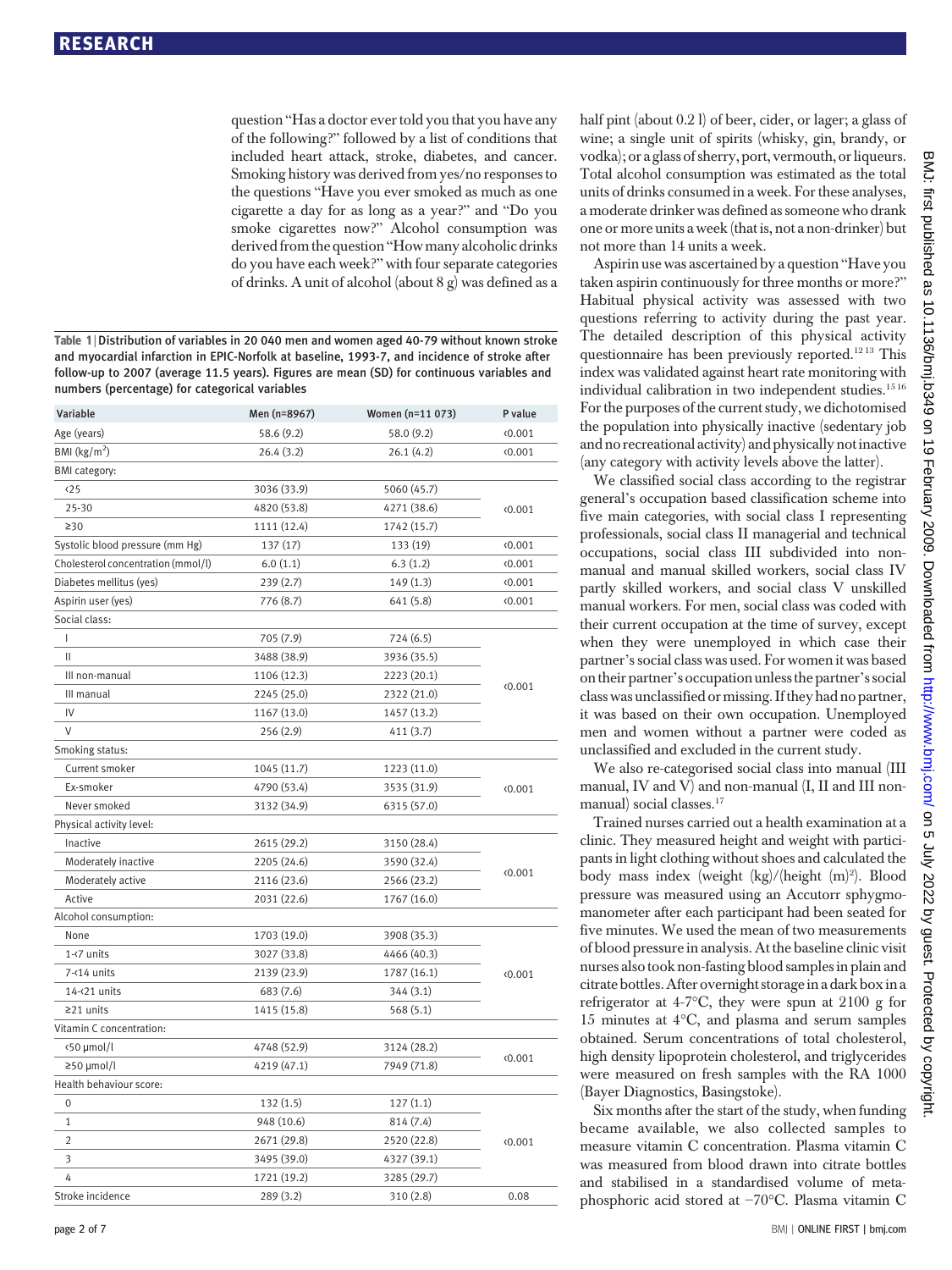concentration was estimated with a fluorometric assay within a week of sampling.<sup>18</sup> The coefficient of variation was 5.6% at the lower end of the range (mean 33.2 μmol/l) and 4.6% at the upper end (mean 102.3 μmol/l). We have previously reported that high plasma vitamin C concentration is inversely associated with mortality from all causes. Because humans do not manufacture vitamin C and have to rely on exogenous sources, plasma vitamin C is a good biomarker of plant food intake; previous studies have reported that a blood value of 50 mmol/l or more indicates an intake of at least five servings of fruit and vegetables daily.<sup>1920</sup> We therefore used plasma vitamin C concentrations as an objective biomarker of fruit and vegetable intake.

We constructed a simple pragmatic health behaviour score (box).<sup>13</sup> Participants scored one point for each of the following health behaviours: current non-smoking, physically not inactive, moderate alcohol intake (1-14 units a week), and plasma vitamin C concentration  $\geq 50$ µmol/l, indicating an intake of fruit and vegetables of at least five servings a day. Participants could therefore have a total health behaviour score ranging from 0 to 4. We chose these particular health behaviours and their categorisation on the basis of extensive previous evidence on the relation between these lifestyle factors and health end points.

#### Case ascertainment

We ascertained incident cases of stroke using death certificate data and hospital record linkage. All participants were flagged for death at the UK Office of National Statistics (ONS), and trained nosologists coded death certificates using the international classification of disease (ICD), revisions 9 and 10. Participants are also linked to NHS hospital information systems so that admission anywhere in the UK are notified to EPIC-Norfolk through routine annual

Table 2 <sup>|</sup> Independent relative risk (RR) of incident stroke for individual health behaviours adjusted for age, sex, body mass index, systolic blood pressure, cholesterol concentration, aspirin use, history of diabetes mellitus, and social class in men and women aged 40-79 without known stroke and myocardial infarction at the baseline in EPIC-Norfolk 1993-2007, Cox regression model

|                                                 | RR (95% CI)                   | P value |
|-------------------------------------------------|-------------------------------|---------|
| Men and women                                   |                               |         |
| Current smoker v non-current smoker             | 1.69 (1.34 to 2.13)           | (0.001) |
| Physically inactive v not inactive              | 1.29 (1.09 to 1.52)           | 0.003   |
| Alcohol consumption <1 or >14 v 1-14 units/week | 1.28 (1.09 to 1.50)           | 0.003   |
| Vitamin C $\geq$ 50 v < 50 µmol/l               | 1.39 (1.17 to 1.64)           | (0.001) |
| Men                                             |                               |         |
| Current smoker v non-current smoker             | 1.50 (1.07 to 2.09)           | 0.018   |
| Physically inactive v not inactive              | 1.20 (0.94 to 1.52)           | 0.15    |
| Alcohol consumption <1 or >14 v 1-14 units/week | 1.20 (0.96 to 1.52)           | 0.12    |
| Vitamin C ≥50 v <50 µmol/l                      | $1.22(0.95 \text{ to } 1.55)$ | 0.11    |
| Women                                           |                               |         |
| Current smoker v non-current smoker             | 1.93 (1.40 to 2.67)           | (0.001) |
| Physically inactive v not inactive              | 1.37 (1.08 to 1.73)           | 0.009   |
| Alcohol consumption <1 or >14 v 1-14 units/week | 1.36 (1.08 to 1.71)           | 0.008   |
| Vitamin C $\geq$ 50 v < 50 µmol/l               | 1.56 (1.24 to 1.96)           | (0.001) |

#### Health behaviour score

Smoking habit

Non-smoker=1

#### Physical activity

Not inactive=1—that is, if a person has a sedentary occupation, at least half an hour of leisure time activity a day, such as cycling or swimming; or else a non-sedentary occupation with or without leisure time activity

#### Alcohol intake

One or more but <14 units/week=1; 1 unit=about 8 g alcohol—that is, one glass of wine, one small glass of sherry, one single shot of spirits, or one half pint (about 0.2 l) of beer

#### Fruit and vegetable intake

Five servings or more as indicated by blood concentration of vitamin C ≥50 µmol/l=1 Adapted from: Khaw et al, 200813

record linkage. Stroke death was defined as ICD-9 codes 430-438 or ICD-10 codes 60-69 anywhere on the death certificate. Incident stroke was defined as death from stroke or hospital discharge code ICD-9 codes 430-438 or ICD-10 codes 60-69 for the first ever stroke. The current study is based on follow-up to end March 2007. A separate validation study showed this method for stroke ascertainment had high positive predictive value of 94% (unpublished data). The follow-up period was defined as time interval between the date of the health examination at enrolment to the date of death for those who died, the date of first stroke for those who had a stroke, and the end of follow-up (31 March 2007) for the remaining participants.

#### Statistical analysis

We used SPSS for Windows version 14.0 (SPSS, IL, USA) for statistical analyses. We excluded participants with a history of stroke and myocardial infarction at baseline (n=913) and those who had any missing values for the variables included in the study (n=9492). The missing values are mainly because out of 30 445 participants who provided the baseline data, only 25 633 attended the health check where we measured cardiovascular disease risk factors and obtained blood samples for measurement of vitamin C concentration. We included only participants with all available data for all the covariates in the models.

We used Cox proportional hazards models to determine the associations between health behaviours, either individually or as their combined score, and the risk of incident stroke during the follow-up. Multivariate Cox regression models were constructed for health behaviour scores (0-4) with the highest score category (4) as the reference category.

We made multivariate adjustments to examine how far the effect of health behaviours might be explained by known cardiovascular risk factors. We adjusted for age (and sex in the combined model) in model A; age (sex), body mass index, systolic blood pressure,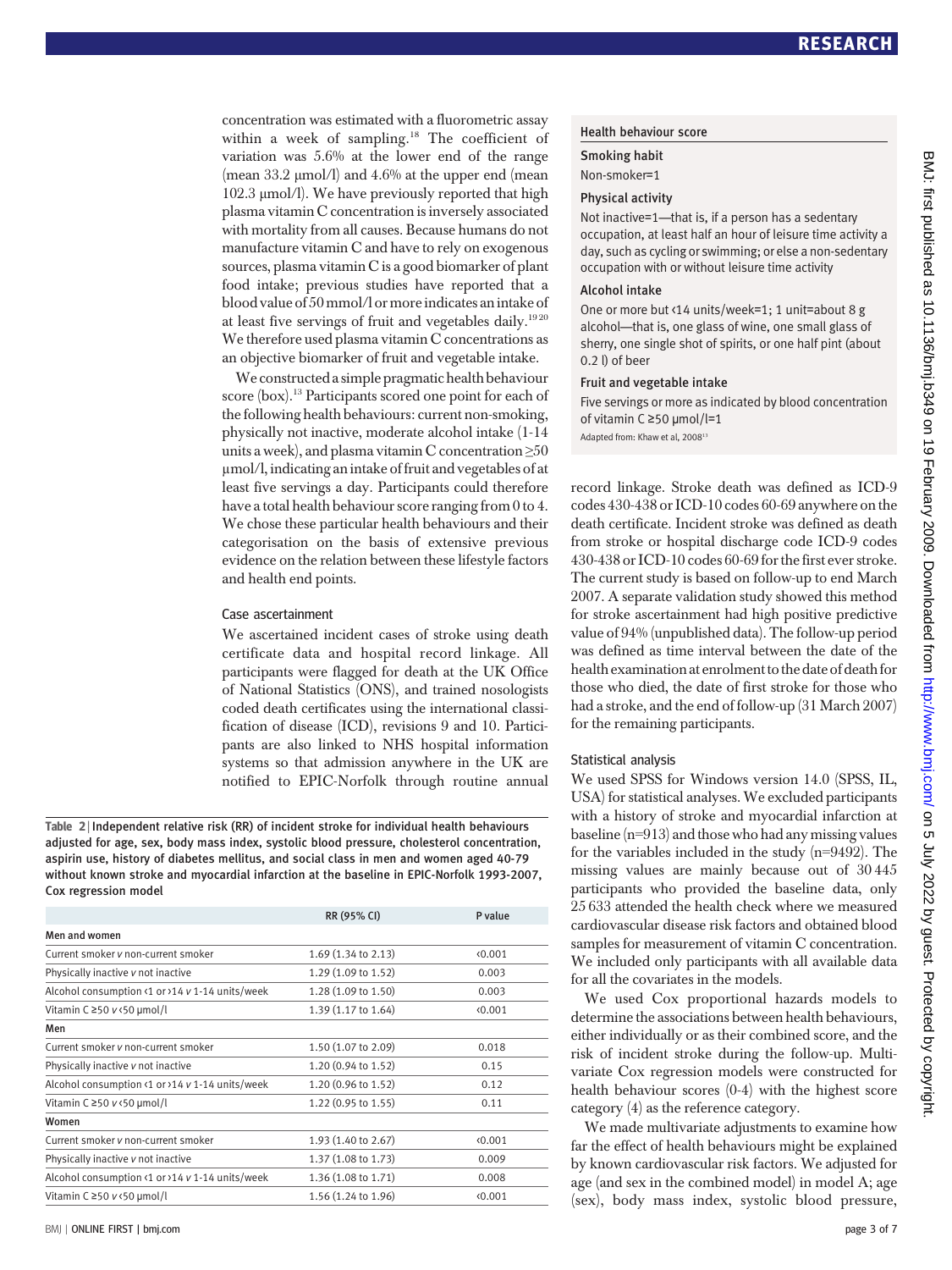Table 3 <sup>|</sup> Relative risk (95% confidence interval) of incident stroke by number of health behaviours in various adjusted models in men and women aged 40-79 without known stroke and myocardial infarction in EPIC-Norfolk 1993-2007, Cox regression model

|                                                                                                                                                | <b>Health behaviour score</b> |                     |                     |                     |                               |         |
|------------------------------------------------------------------------------------------------------------------------------------------------|-------------------------------|---------------------|---------------------|---------------------|-------------------------------|---------|
| Model*                                                                                                                                         | 4                             | 3                   | $\overline{2}$      | $\mathbf{1}$        | $\mathbf{0}$                  | P value |
| Model A                                                                                                                                        |                               |                     |                     |                     |                               |         |
| All                                                                                                                                            | 1.0                           | 1.19 (0.92 to 1.54) | 1.67 (1.29 to 2.16) | 2.42 (1.81 to 3.23) | 2.59 (1.50 to 4.50)           | 0.001   |
| Men                                                                                                                                            | 1.0                           | 1.12 (0.76 to 1.64) | 1.45 (0.99 to 2.12) | 2.04 (1.33 to 3.13) | 1.77 (0.75 to 4.21)           | 0.003   |
| Women                                                                                                                                          | 1.0                           | 1.20 (0.85 to 1.70) | 1.84 (1.30 to 2.60) | 2.71 (1.84 to 4.02) | 3.51 (1.72 to 7.16)           | 0.001   |
| Model B                                                                                                                                        |                               |                     |                     |                     |                               |         |
| All                                                                                                                                            | 1.0                           | 1.16 (0.89 to 1.50) | 1.61 (1.25 to 2.09) | 2.26 (1.69 to 3.02) | $2.39(1.38 \text{ to } 4.15)$ | 0.001   |
| Men                                                                                                                                            | 1.0                           | 1.05 (0.71 to 1.54) | 1.36 (0.93 to 1.99) | 1.85 (1.21 to 2.84) | 1.50 (0.63 to 3.57)           | 0.01    |
| Women                                                                                                                                          | 1.0                           | 1.21 (0.85 to 1.71) | 1.83 (1.29 to 2.59) | 2.59 (1.74 to 3.84) | 3.50 (1.71 to 7.13)           | 0.001   |
| Model C                                                                                                                                        |                               |                     |                     |                     |                               |         |
| All                                                                                                                                            | 1.0                           | 1.15 (0.89 to 1.49) | 1.58 (1.22 to 2.05) | 2.18 (1.63 to 2.92) | 2.31 (1.33 to 4.02)           | 0.001   |
| Men                                                                                                                                            | 1.0                           | 1.04 (0.71 to 1.53) | 1.33 (0.91 to 1.96) | 1.79 (1.16 to 2.74) | $1.45(0.61 \text{ to } 3.45)$ | 0.019   |
| Women                                                                                                                                          | 1.0                           | 1.20 (0.85 to 1.70) | 1.80 (1.27 to 2.56) | 2.53 (1.70 to 3.77) | 3.40 (1.66 to 6.96)           | 0.001   |
| Model D                                                                                                                                        |                               |                     |                     |                     |                               |         |
| All                                                                                                                                            | 1.0                           | 1.09 (0.84 to 1.42) | 1.53 (1.18 to 1.98) | 2.07 (1.54 to 2.79) | 2.15 (1.22 to 3.80)           | 0.001   |
| Men                                                                                                                                            | 1.0                           | 1.00 (0.67 to 1.47) | 1.28 (0.87 to 1.89) | 1.69 (1.09 to 2.61) | 1.46 (0.61 to 3.48)           | 0.034   |
| Women                                                                                                                                          | 1.0                           | 1.13 (0.80 to 1.61) | 1.75 (1.23 to 2.49) | 2.41 (1.61 to 3.60) | 3.00 (1.41 to 6.37)           | 0.001   |
| *Model A: adjusted by age and sex; model B additionally adjusted for BMI, systolic blood pressure, cholesterol concentration, aspirin use, and |                               |                     |                     |                     |                               |         |

diabetes mellitus; model C additionally adjusted for social class; model D: excluding incident strokes occurring within first 2 years of follow-up

cholesterol concentration, aspirin use, and history of diabetes mellitus in model B; and as for model B with the addition of social class in model C.

To address the issue of reverse causality—that is, when people with subclinical chronic disease might be likely to change their lifestyle, such as reducing their physical activity—we excluded all those who had stroke within the first two years of follow-up and constructed model D controlling for all of the above mentioned variables. We also performed stratified analyses by sex, age category  $\leq 65$  and  $\geq 65$ ), body mass index  $\langle 25, 25-30, \geq 30 \rangle$ , and social class (non-manual and manual).

#### RESULTS

There were a total of 599 strokes during the 229 992 person years of follow-up (average 11.5 years). Of these, 168 (28%) were fatal. The number of participants with missing values for individual variables included in the study were none for age, sex, history of diabetes, stroke,myocardial infarction, and previous aspirin use; one for physical activity; 287 for smoking status; 772 for social class; 4860 for BMI; 4866 for systolic blood pressure; 5592 for alcohol consumption; 6574 for cholesterol concentration; and 7971 for vitamin C concentration. Comparison between those included (20 040) and excluded (10 405) from the study showed no material difference in terms of their mean age (58.2 v 60.0, sex (44.7% v 45.5% male), BMI 26.5 v 26.9 (n=5545), systolic blood pressure 135 mm Hg (n= 20 040) v 137 mm Hg, and total cholesterol concentration 6.2 mmol/l (n=20 040)  $v$  6.3 mmol/l).

Table 1 shows the characteristics of the sample according to sex. Men were older, had higher BMI and higher systolic blood pressure. More men were current or previous smokers, consumed ≥21 units of alcohol a week, and were physically active, and fewer consumed five or more portions of fruit and vegetables.With large numbers, these and other characteristics showed significant differences between men and women. A significantly higher percentage of women scored 4 for combined health behaviours. Incidence of stroke was not significantly different between men and women.

Table 2 shows the independent relative risks and their corresponding 95% confidence intervals for the individual life style behaviours and risk of stroke for men and women combined and separately. People who smoked, were physically inactive, consumed no alcohol or more than 14 units/week, and ate fewer thanfive portions offruit and vegetables as indicated by blood vitamin C concentrations <50 µmol/l had a significantly higher risk of stroke than those who were not current smokers, were physically not inactive, consumed alcohol moderately (1-14 units a week), and consumed five or more portions of fruit and vegetables (vitamin C concentration  $\geq 50 \mu$  mol/l) at the study baseline.

Table 3 showsthe relation between combined health behaviour score and risk of stroke in different multivariate adjusted Cox regression models. The risk of stroke increased in linear fashion with every point decrease in combined health behaviour score. In the fully adjusted model (model C), men and women who scored 0 for health behaviours had about 2.3 times the risk of stroke (relative risk 2.31, 95% confidence interval 1.33 to 4.02) compared with those who scored 4.

Table 4 shows stratified analyses with a model with all covariates (model C) from table 3. The findings were consistent across the sample population regardless of sex, age, BMI, and social class. The absolute risks for incident stroke were 1.7% (84 events/5006), 2.4%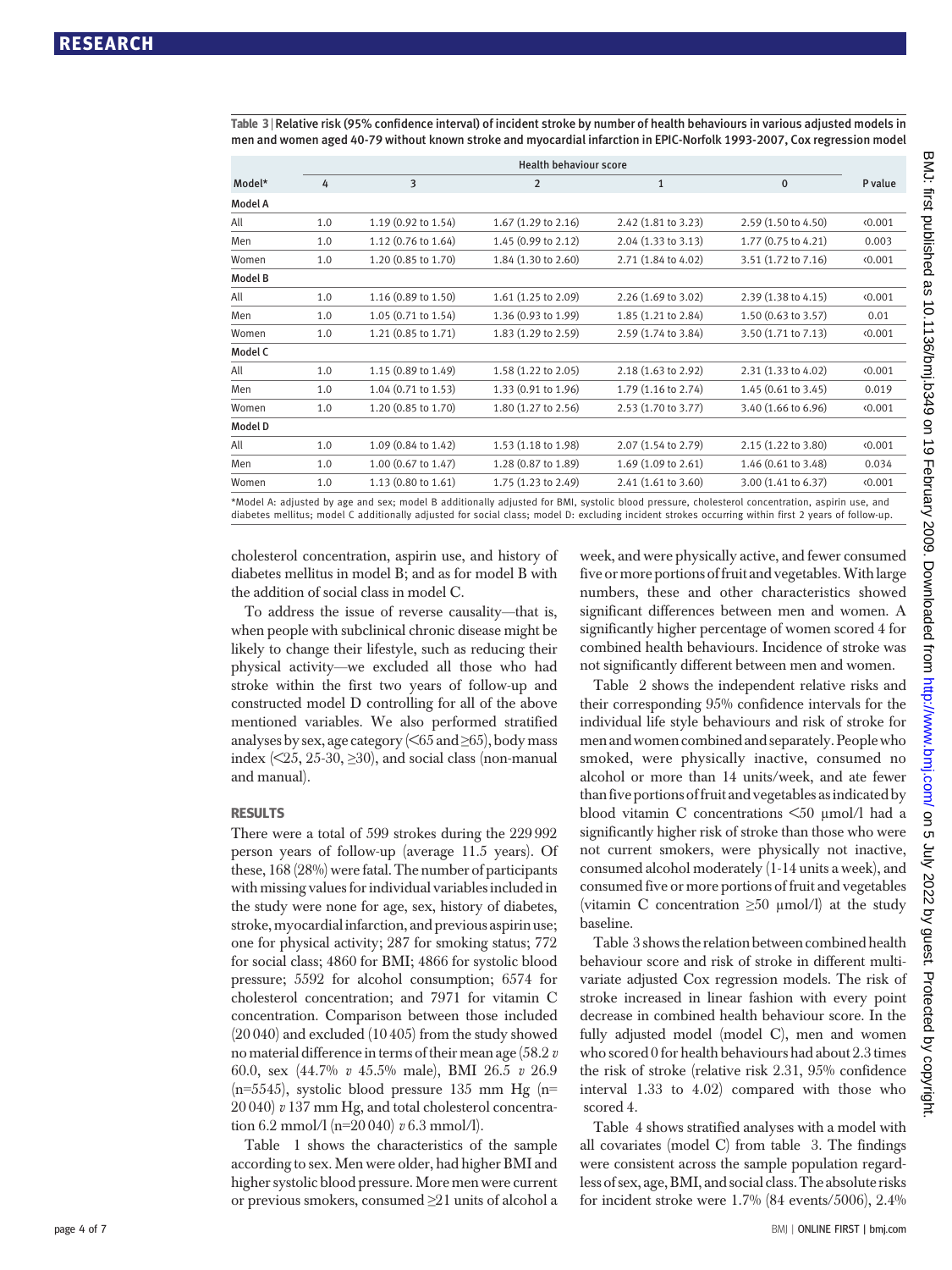(186/7822), 4.0% (206/5191), 6.1% (108/176), and 5.8% (15/259) for behaviour scores of 4, 3, 2, 1, and 0, respectively (P<0.001).

#### **DISCUSSION**

Modifiable lifestyle behaviours including not smoking, physically not inactive, moderate consumption of alcohol (1-14 units/week), and eating at least five portions of fruit and vegetables a day are associated with a substantially lower risk of subsequent stroke. Stroke is one of the leading causes of mortality and morbidity in the UK and beyond. In the UK, the major associated costs come from the long term care of those disabled by their stroke.<sup>21 22</sup> A recent report from the National Audit Office<sup>23</sup> estimated the annual cost of caring for people with stroke at about £7bn a year in the UK alone.

There is little doubt from randomised trials that targeting and controlling risk factors such as hypertension and atrial fibrillation are effective in preventing stroke. A large proportion of strokes, however, occur in people who do not have these risk factors. The large geographical variations and secular trends in incidence of and mortality from stroke suggest that environmental factors have an important role, and a substantial body of evidence indicates that lifestyle factors such as smoking, physical activity, and dietary intake influence risk.

The AHA guidelines identified smoking and lack of physical activity as well documented modifiable risk factors and alcohol abuse as a less well documented but potentially modifiable risk factor.<sup>24</sup> It is interesting that the effect of health behaviours on risk was only slightly attenuated by adjustment for known risk factors such as blood pressure and aspirin use, suggesting that they might relate to risk of stroke through mechanisms other than classic risk factors.

Other studies support the strong relation between lifestyle behaviours and cardiovascular disease.

Hardoon et al reported that modest favourable changes in major cardiovascular risk factors contribute to considerable reductions in the incidence of myocardial infarction; the fall in cigarette smoking explained the greatest part of the decline in incidence (23%), highlighting the potential value of population wide measures to reduce exposure to these risk factors in the prevention of coronary heart disease.<sup>25</sup>The fact that the lifestyle behaviours examined in this study are potentially achievable in the general population means that our findings are of relevance to middle aged and older populations worldwide.

There seemed to be some differences in the relation between number of health behaviours between men and women and between older and younger groups. While we could speculate on whether these were real differences relating to differences in health behaviour profiles in men and women or by age, these age and sex differences were not significant (tables 3 and 4).

Our primary aim was to examine the relation between health behaviours and risk of stroke, irrespective of the probable biological mediating factors. Some of these health behaviours, such as high intake of fruit and vegetables or physical activity, might relate to lower levels of blood pressure, a major risk factor for stroke. Nevertheless the relation of health behaviours with risk of stroke was independent of systolic blood pressure.

#### Study limitations

Naturally, there are limitations in our study. Reverse causality is a potential major issue. People who are already ill might be more likely to be physically inactive and change their diet as a result of prevalent disease. To address this we excluded those with prevalent stroke and myocardial infarction, adjusted for other potential indicators of ill health such as blood pressure, cholesterol concentration, BMI, diabetes mellitus, and aspirin use, and also repeated the analyses

Table 4 <sup>|</sup> Rates and relative risk of incident stroke by number of health behaviours, adjusted by age, sex, and BMI, systolic blood pressure, cholesterol, diabetes mellitus, social class category (manual and non-manual), and aspirin use stratified by sex, age, body mass index, and social class in men and women aged 40-79 without known stroke and myocardial infarction in EPIC-Norfolk 1993-2007, Cox regression model

| Category        | Events/No of<br>participants | <b>Health behaviour score</b> |                               |                     |                      |                      |         |
|-----------------|------------------------------|-------------------------------|-------------------------------|---------------------|----------------------|----------------------|---------|
|                 |                              | 4                             | 3                             | $\overline{2}$      | $\mathbf{1}$         | $\mathbf 0$          | P value |
| By sex          |                              |                               |                               |                     |                      |                      |         |
| Male            | 289/8967                     | 1.0                           | 1.05 (0.71 to 1.54)           | 1.35 (0.92 to 1.98) | 1.84 (1.20 to 2.82)  | 1.48 (0.62 to 3.53)  | 0.012   |
| Female          | 310/11 073                   | 1.0                           | 1.21 (0.85 to 1.71)           | 1.82 (1.29 to 2.59) | 2.58 (1.73 to 3.84)  | 3.49 (1.71 to 7.12)  | 0.001   |
| By age group    |                              |                               |                               |                     |                      |                      |         |
| <65 years       | 194/14 178                   | 1.0                           | 1.27 (0.83 to 1.93)           | 2.02 (1.32 to 3.08) | 1.92 (1.10 to 3.37)  | 4.48 (2.06 to 9.76)  | 0.001   |
| $\geq 65$ years | 405/5862                     | 1.0                           | 1.06 (0.77 to 1.48)           | 1.39 (1.01 to 1.93) | 2.22 (1.56 to 3.15)  | 1.48 (0.67 to 3.27)  | 0.001   |
| By BMI          |                              |                               |                               |                     |                      |                      |         |
| $\langle 25$    | 222/8096                     | 1.0                           | $0.83(0.57 \text{ to } 1.22)$ | 1.28 (0.87 to 1.88) | 1.62 (1.04 to 2.54)  | 2.76 (1.34 to 5.69)  | 0.001   |
| 25-30           | 283/9091                     | 1.0                           | 1.41 (0.95 to 2.10)           | 1.85 (1.24 to 2.76) | 2.65 (1.70 to 4.13)  | 1.29 (0.39 to 4.22)  | 0.001   |
| $\geq 30$       | 94/2853                      | 1.0                           | 2.17 (0.84 to 5.65)           | 2.67 (1.05 to 6.84) | 4.12 (1.53 to 11.12) | 4.59 (1.08 to 19.53) | 0.036   |
| By social class |                              |                               |                               |                     |                      |                      |         |
| Non-manual      | 351/12 182                   | 1.0                           | $1.12(0.81 \text{ to } 1.55)$ | 1.73 (1.25 to 2.39) | 2.38 (1.63 to 3.47)  | 3.23 (1.59 to 6.55)  | 0.001   |
| Manual          | 248/7858                     | 1.0                           | 1.20 (0.78 to 1.84)           | 1.42 (0.93 to 2.18) | 2.02 (1.27 to 3.22)  | 1.61 (0.66 to 3.89)  | 0.022   |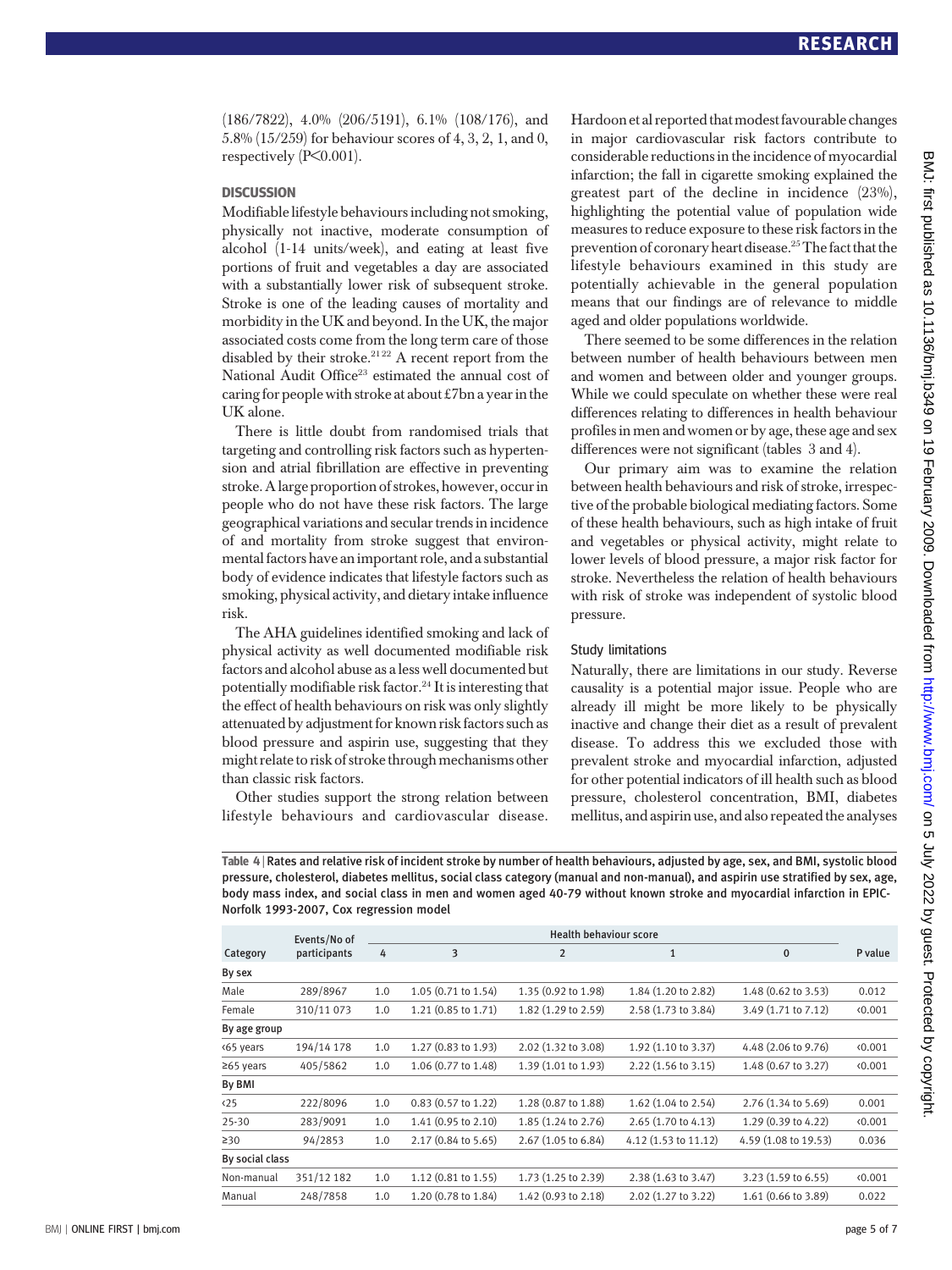#### WHAT IS ALREADY KNOWN ON THIS TOPIC

The relation between individual lifestyle behaviours such as smoking and health has been examined

Four health behaviours combined—smoking, physical activity, alcohol intake, and fruit and vegetable intake—have an impact on mortality

#### WHAT THIS STUDY ADDS

Relativelymodest and achievable health behaviours in combination can produce a substantial reduction in risk of stroke

> excluding people with stroke within the first two years of follow-up. Secondly, residual confounding with known or unknown factors is always possible. Nevertheless, our results are consistent with the existing evidence, indicating these behavioural factors are associated with lower risk of stroke.

> Thirdly, there are potential measurement errors in the assessment of exposures. We used only one measure at one point in time to characterise individuals and did not take into account possible changes in lifestyles over follow-up. Nevertheless, random measurement error would probably attenuate any associations observed, so the estimated differences in risk are likely to be larger than those observed. Fourthly, the proportions of the population with some or all positive health behaviours were relatively high as the definitions for health behaviours were not necessarily optimal—for example, for physical activity, dichotomising behaviours between inactive and not inactive might have obscured the gradient in incidence of stroke between those who were moderately inactive and those who were active. Nevertheless, this shows that the behaviours associated with substantial differences in risk of stroke are entirely feasible and achievable by most of the population. Fifthly, we excluded about 9000 participants who consented to the study but were not able to attend the health check (hence missing values for covariates, for example the blood pressure). Exclusion of these individuals, however, is unlikely to influence the relation between health behaviours in stroke observed in the rest of the cohort unless this association were in the opposite direction in those excluded, which seems implausible. The potential healthy responder bias resulting in truncation of sample distribution would probably only attenuate the findings and be unlikely to change the direction of the study results.

> Stroke is a heterogeneous disorder with various underlying pathophysiology. Broadly speaking it is divided into ischaemic and haemorrhagic stroke. Pathophysiological classification of stroke is much more complex. In middle aged and older people, however, the underlying pathophysiology is likely to be vascular in origin and probably shares common risk factors such as age, hypertension, diabetes mellitus, and evidence of ischaemic heart disease, depicted by current aspirin use. We were not able to distinguish between different subtypes of stroke. The most common strokes in this population are probably

thrombotic as haemorrhagic strokes are less common in the UK (about 10-15%).

We used death registration data and hospital record linkage system to ascertain incident cases of stroke. We were unable to identify people with mild stroke who were not admitted to hospital, and some strokes might have been included in the "non-stroke" group. In a cohort of this size, however, the effect on estimates of risk would not be substantial. Misclassification of nonstroke cases as stroke cases would attenuate the association between health behaviours and stroke risk. Data from death certificates and hospital record linkage data are routinely used in epidemiological studies. A separate validation study showed this method in EPIC-Norfolk has a high accuracy with positive predictive value of up to 94% (unpublished data). Nevertheless, we observed a relation between four health behaviours and arguably the most clinically important strokes, those that resulted in death or hospital admission, whatever the stroke subtype.

#### Conclusion

In summary, the combined impact of the four health behaviours, though relatively modest and potentially achievable across all ages, sex, and social classes, was associated with an estimated 2.3-fold difference in risk of stroke. These results provide further incentive and support for the notion that small differences in lifestyle can have a substantial potential impact on risk.

We thank the participants and general practitioners who took part in the study and the staff of EPIC-Norfolk and our funders.

Contributors: K-TK, SAB, and NJW are principal investigators in EPIC-Norfolk population study. RNL was responsible for data management, computing and data linkages. PKM conducted the analysis. All authors contributed in writing of this paper. K-TK is the guarantor.

Funding: EPIC-Norfolk is supported by research programme grant funding from Cancer Research UK and the Medical Research Council with additional support from the Stroke Association, British Heart Foundation, Research Into Ageing, Academy of Medical Sciences, and Wellcome Trust. Competing interests: None declared.

Ethical approval: The study was approved by the Norwich local research ethics committee and informed consent was given by all participants.

- 1 Parish S, Collins R, Peto R, Youngman L, Barton J, Jayne K, et al. Cigarette smoking, tar yields, and non-fatal myocardial infarction: 14 000 cases and 32 000 controls in the United Kingdom. The International Studies of Infarct Survival (ISIS) Collaborators. BMJ 1995;311:471-7.
- 2 Bain C, Hennekens CH, Rosner B, Speizer FE, Jesse MJ. Cigarette consumption and deaths from coronary heart-disease. Lancet 1978;1:1087-8.
- 3 Kelly TN, Gu D, Chen J, Huang JF, Chen JC, Duan X, et al. Cigarette smoking and risk of stroke in the chinese adult population. Stroke 2008;39:1688-93.
- 4 Wagner A, Simon C, Evans A, Ferrières J, Montaye M, Ducimetière P, et al. Physical activity and coronary event incidence in Northern Ireland and France: the Prospective Epidemiological Study of Myocardial Infarction (PRIME). Circulation 2002;105:2247-52.
- 5 Hu G, Sarti C, Jousilahti P, Silventoinen K, Barengo NC, Tuomilehto J. Leisure time, occupational, and commuting physical activity and the risk of stroke. Stroke 2005;36:1994-9.
- 6 Liu S, Manson JE, Lee IM, Cole SR, Hennekens CH, Willett WC, et al. Fruit and vegetable intake and risk of cardiovascular disease: the Women's Health Study. Am J Clin Nutr 2000;72:922-8.
- 7 Sauvaget C, Nagano J, Allen N, Kodama K. Vegetable and fruit intake and stroke mortality in the Hiroshima/Nagasaki Life Span Study. Stroke 2003;34:2355-60.
- 8 Psaltopoulou T, Naska A, Orfanos P, Trichopoulos D, Mountokalakis T, Trichopoulou A. Olive oil, the Mediterranean diet, and arterial blood pressure: the Greek European Prospective Investigation into Cancer and Nutrition (EPIC) study. Am J Clin Nutr 2004;80:1012-8.